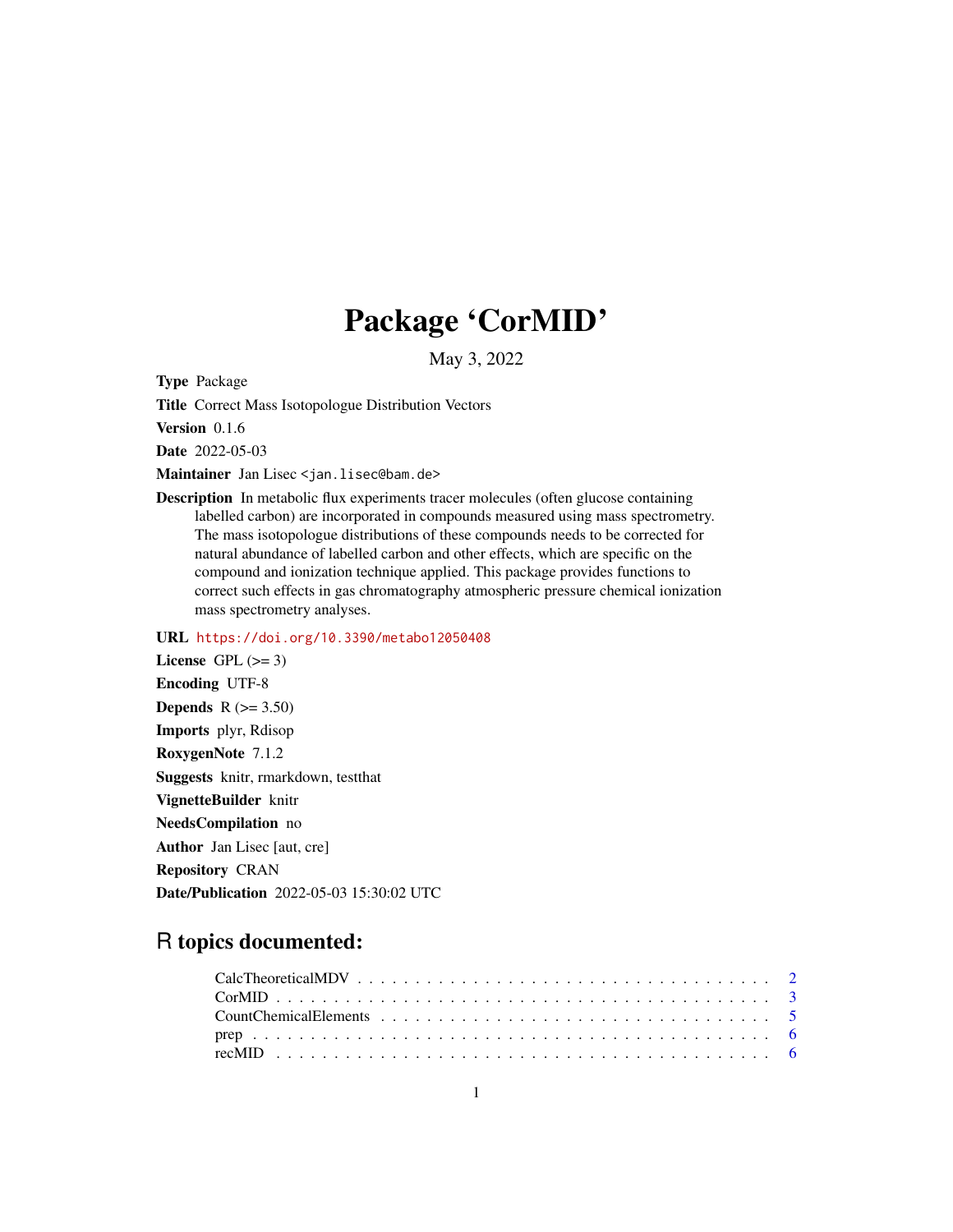#### <span id="page-1-0"></span>**Index** [8](#page-7-0) **8**

CalcTheoreticalMDV *CalcTheoreticalMDV.*

# Description

CalcTheoreticalMDV will compute the Mass Distribution Vectors of isotopologues as it is used for correction matrix in [CorMID](#page-2-1) computations.

#### Usage

```
CalcTheoreticalMDV(fml = NULL, nbio = NULL, nmz = NULL)
```
#### Arguments

| fml  | The chemical formula of the compound.                          |
|------|----------------------------------------------------------------|
| nbio | Provide the number of biological carbon within fml explicitly. |
| nmz  | Provide the number of measured isotopes of fml explicitly.     |

#### Details

CalcTheoreticalMDV basically is a convenience function using Rdisop to generate the isotopologue distribution at natural abundance of 13C for a given formula. It will break this down into a matrix where the components of the MID constitute the rows and the expected relative ion intensities are within the columns. The number of exported ion intensities and MID components can be limited if numeric values for "nmz" and/or "nbio" are provided as parameters.

# Value

A matrix of theoretical mass distribution vectors.

```
# standard distribution matrix
fml <- "C5H6Si1"
CalcTheoreticalMDV(fml=fml)
```

```
# extend to more columns (number of measured ions) if required
CalcTheoreticalMDV(fml=fml, nmz=4)
```

```
# limit to a smaller number of biological carbon (i.e. if compounds are silylated)
CalcTheoreticalMDV(fml=fml, nmz=4, nbio=2)
```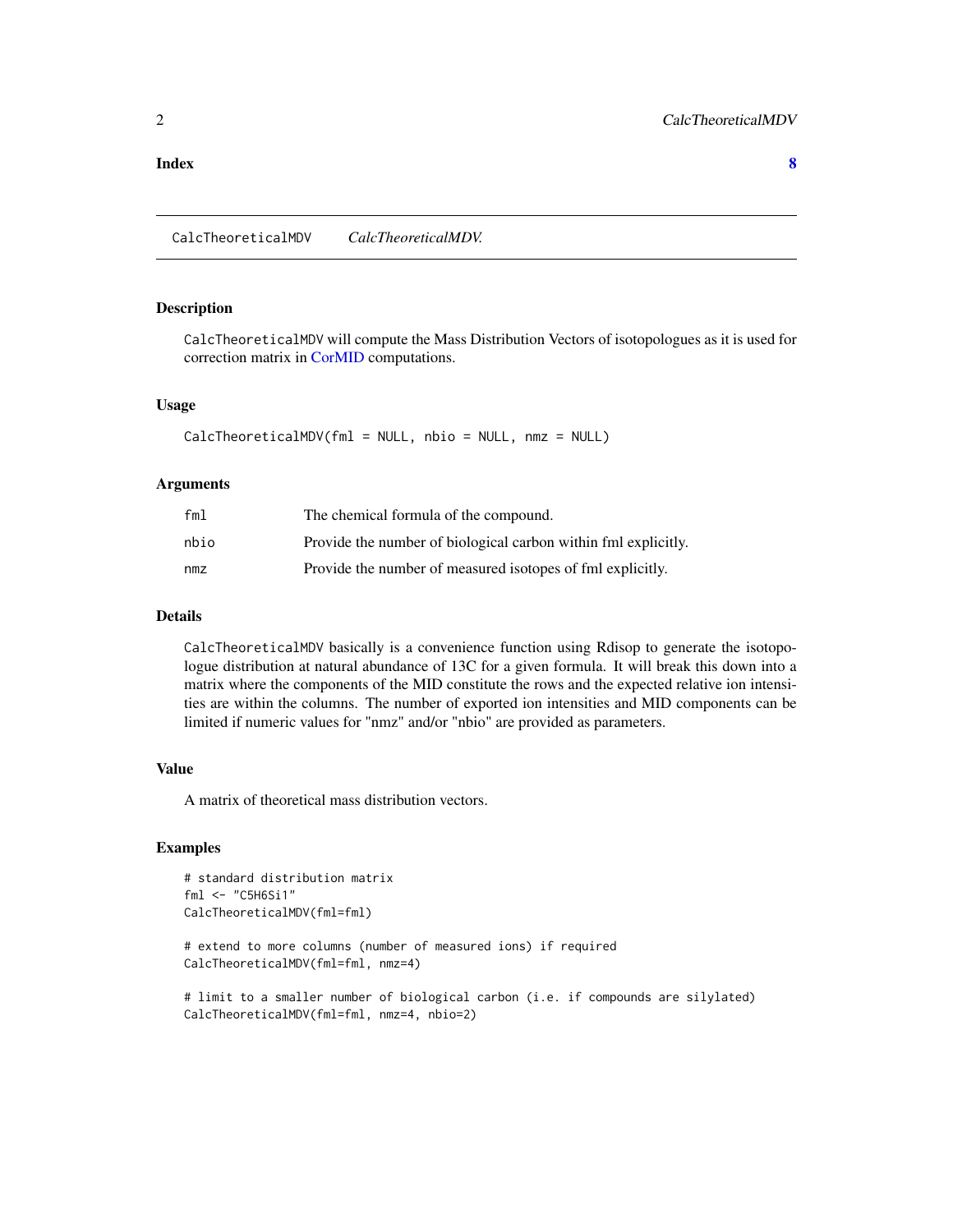<span id="page-2-1"></span><span id="page-2-0"></span>

#### Description

CorMID will compute a MID (Mass Isotopomer Distribution) based on measured ion intensities in GC-APCI-MS.

#### Usage

```
CorMID(
  int = NULL,fm1 = "",r = NULL,penalize = 7,
  mid\_fix = NULL,trace_steps = FALSE,
  prec = 0.01)
```
#### Arguments

| int          | Named numeric vector of measured ion intensities of a fragment. Names will<br>give position of values relative to M+H (see details).                                                                                                                    |
|--------------|---------------------------------------------------------------------------------------------------------------------------------------------------------------------------------------------------------------------------------------------------------|
| fm1          | Chemical formula of the fragment as string.                                                                                                                                                                                                             |
| $\mathsf{r}$ | Either a character vector giving fragments to be considered OR a named numeric<br>giving relative amounts of fragments OR NULL (all known fragments will be<br>estimated) OR a 2-row matrix giving the lower and upper allowed ratio (see<br>examples). |
| penalize     | Numeric exponent penalizing solutions with low M+H occurence. Formula is<br>$1+3*(1-x)$ penalty. NA to omit penalizing.                                                                                                                                 |
| $mid\_fix$   | May provide a numeric vector used as a given MID. Allows to estimate $r$ indi-<br>vidually.                                                                                                                                                             |
| trace_steps  | For testing purposes. Print the results of intermediate steps to console.                                                                                                                                                                               |
| prec         | Precision of the estimation of MID, set to $1\%$ as default.                                                                                                                                                                                            |

#### Details

Let's assume we measured the ion intensities of all 3 isotopes of an individual compound containing 2 carbons and observe a vector of 978,22,0. We may calculate the enrichment E out of this data, i.e. the relative proportion of 13C vs total carbon which will amount to about 1.1% (the natural 13C abundance) under standard conditions. The equvivalent corMID vector would be 1,0,0, indicating that the non-labeled isotopologue (where non-labeled means non-labled above the natural 1.1%) is the only component observed. During a labelling experiment we may change the measurement values in different ways (either labelling only one carbon or both), which potentially can translate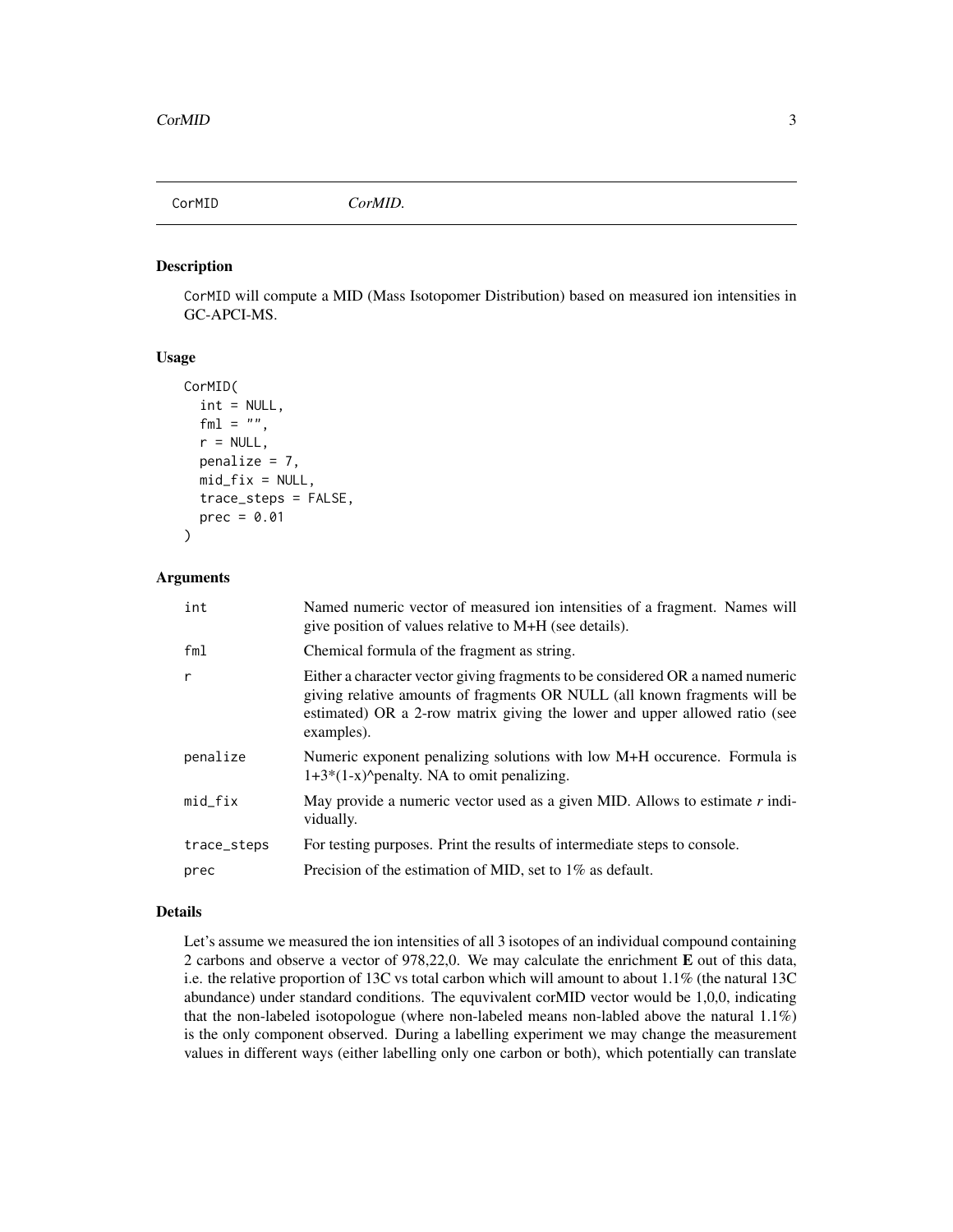into similar values for E being larger 1.1%. The MIDs will provide additional information about the isotopologue fraction which gave rise to the observed E's (cf. examples). The *r* parameter indicates an overlay of chemical rearrangements which may occur.

#### Value

Estimated percent representation of each isotopologue measured (corMID).

#### References

https://doi.org/10.3390/metabo12050408

```
# make up some fake measurement data for Pyruvic acid 2TMS with 3 biological carbon
# assuming 10% labelling at M3 and 2 fragments
fml <- "C9H20O3Si2"
mid < -c(0.9, 0, 0, 0.1)r <- unlist(list("M+H"=0.8, "M+H2O-CH4"=0.2))
int <- CorMID::recMID(mid=mid, r=r, fml=fml)
plot(int)
# full estimation of M and r
CorMID::CorMID(int=int, fml=fml)
# get an improved result setting r to the correct values
CorMID::CorMID(int=int, fml=fml, r=r, prec=0.0001)
# provoke a wrong estimation using a fixed r
CorMID::CorMID(int=int, fml=fml, r=unlist(list("M+H"=1)))
# calculate r if you know the true corMID for a compound
r <- attr(CorMID::CorMID(int=int, fml=fml, mid_fix=c(0.9,0,0,0.1)), "ratio")
round(CorMID::CorMID(int=int, fml=fml, r=r, prec=0.0001),3)
# deal with missing intensity values
CorMID::CorMID(int=int[-3], fml=fml)
# perform estimation with banded r and observation of optimization steps
r <- matrix(c(0.5,1,0,0.5,0,0.5), nrow=2, dimnames=list(NULL,c("M+H","M+","M+H2O-CH4")))
CorMID::CorMID(int=int, fml=fml, r=r, trace=TRUE)
#process Gln data from publication
utils::data("prep", package = "CorMID")
int <- prep[[24]][["int"]][,6]
fml <- prep[[24]]$fml
CorMID::CorMID(int=int, fml=fml, trace=TRUE)
# check the effect of the penalize parameter on selection of adducts
int <- c(1560, 119203, 41927, 16932, 4438)
names(int) <- c(-2, 0, 1, 2, 3)
```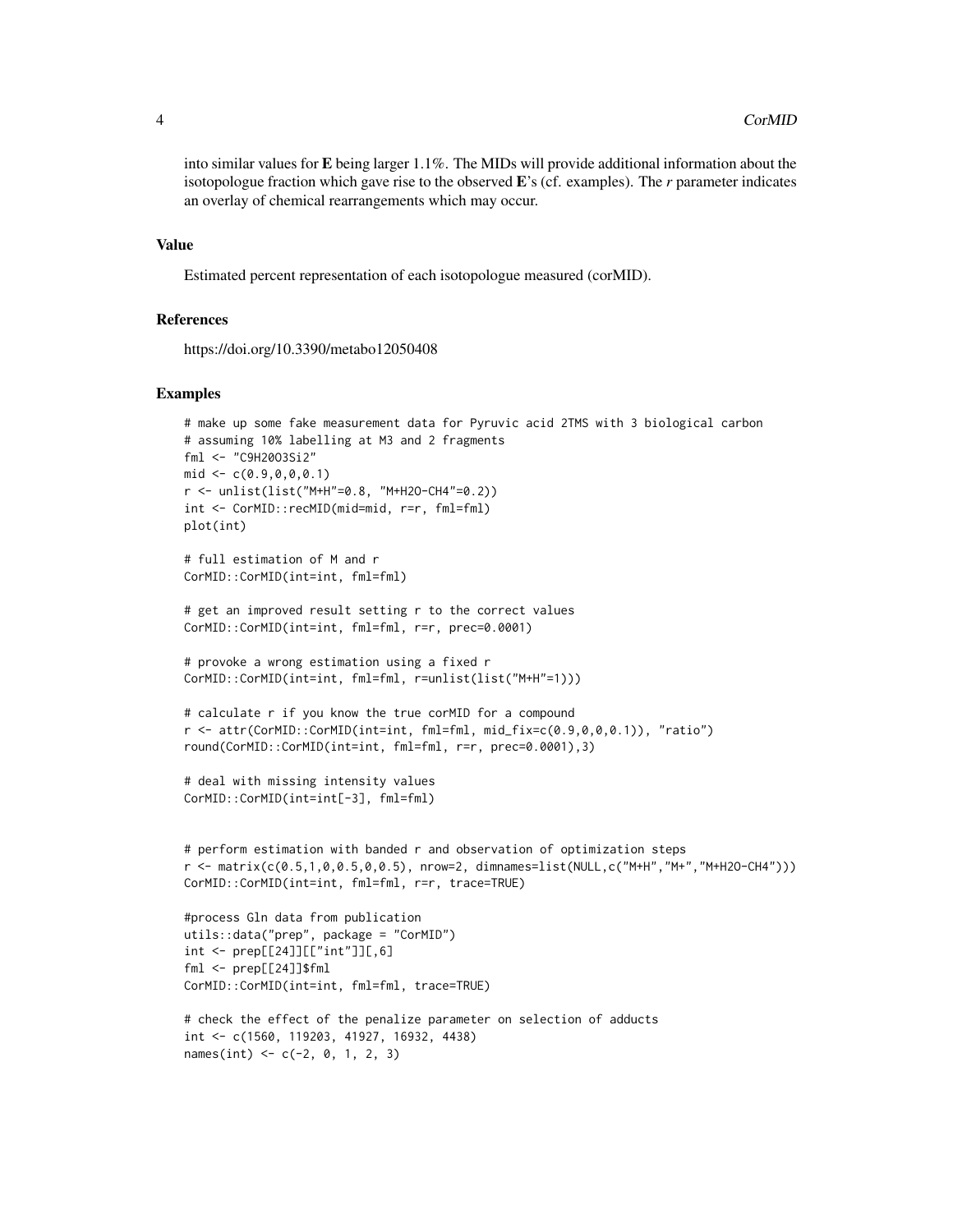# <span id="page-4-0"></span>CountChemicalElements 5

```
fml <- "C19H37NO4Si3"
CorMID::CorMID(int=int, fml=fml, r=NULL, trace=TRUE)
CorMID::CorMID(int=int, fml=fml, r=NULL, trace=TRUE, penalize=7)
```
CountChemicalElements *CountChemicalElements.*

#### **Description**

CountChemicalElements will split a character (chemical formula) into its elements and count their occurence.

#### Usage

```
CountChemicalElements(x = NULL, ele = NULL)
```
#### Arguments

|     | Chemical formula.                                                                                  |
|-----|----------------------------------------------------------------------------------------------------|
| ele | Character vector of elements to count particularly or counting all contained in<br>string if NULL. |

## **Details**

No testing for any chemical alphabet is performed. Elements may occur several times and will be summed up in this case without a warning. Information within brackets, i.e. [13]C will be removed prior to counting together with other symbols not contained in the R set 'alnum'. The result is filtered and oredered according to parameter 'ele' if provided.

# Value

A named numeric with counts for all contained or specified elements.

```
# count every element
CountChemicalElements("C3H7Cl")
# remove additional symbols and sum up redundant elements (here 'C')
CountChemicalElements("[13]CC2H8Cl+")
# count specific elements and return in specified order
CountChemicalElements("[13]CC2H8Cl+", ele=c("Cl","O","H"))
# apply on a vector of formulas using sapply
sapply(c("C3H7Cl", "[13]CC2H8Cl+"), CorMID::CountChemicalElements, ele=c("Cl","O","H"))
```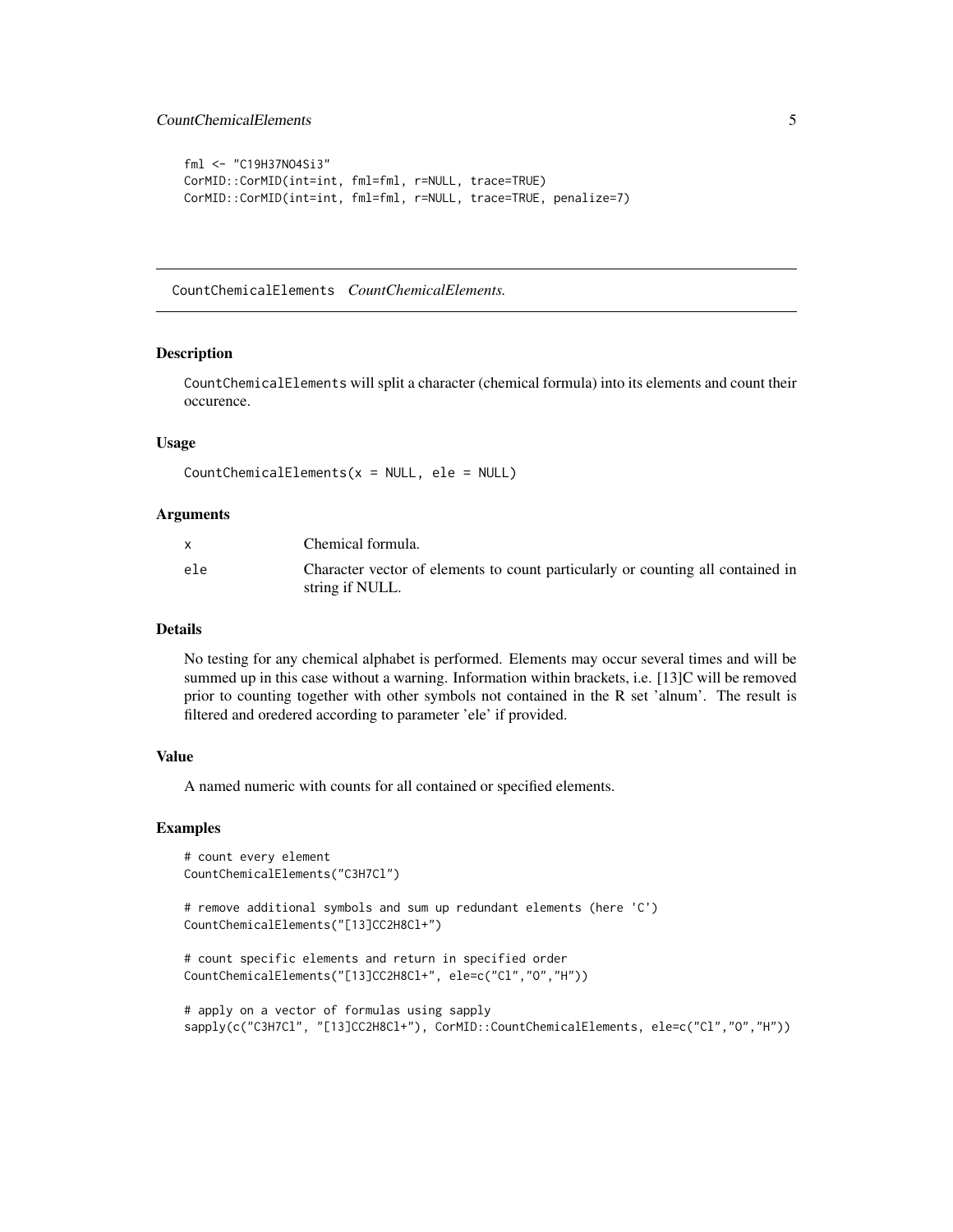<span id="page-5-0"></span>prep *prep.*

# Description

prep.

# Usage

data(prep)

# Format

A list of example metabolites.

# Source

IZ\_Exp05 experiment

recMID *recMID.*

# Description

recMID will reconstruct a measured GC-APCI-MS spectrum of a compound given its true MID and the fragment ratio.

# Usage

```
recMD(mid = NULL, r = list('M+H' = 1), fml = NULL, cutoff = 0.001)## S3 method for class 'recMID'
plot(x, ...)
```
# Arguments

| mid    | A numeric vector with sum=1 and length of C atoms $+1$ . |
|--------|----------------------------------------------------------|
| r      | Fragment ratios. A numeric vector with sum=1.            |
| fml    | A compound formula.                                      |
| cutoff | Remove values below this threshold from output vector.   |
| x      | Object of class recMID.                                  |
|        | Further plotting parameters.                             |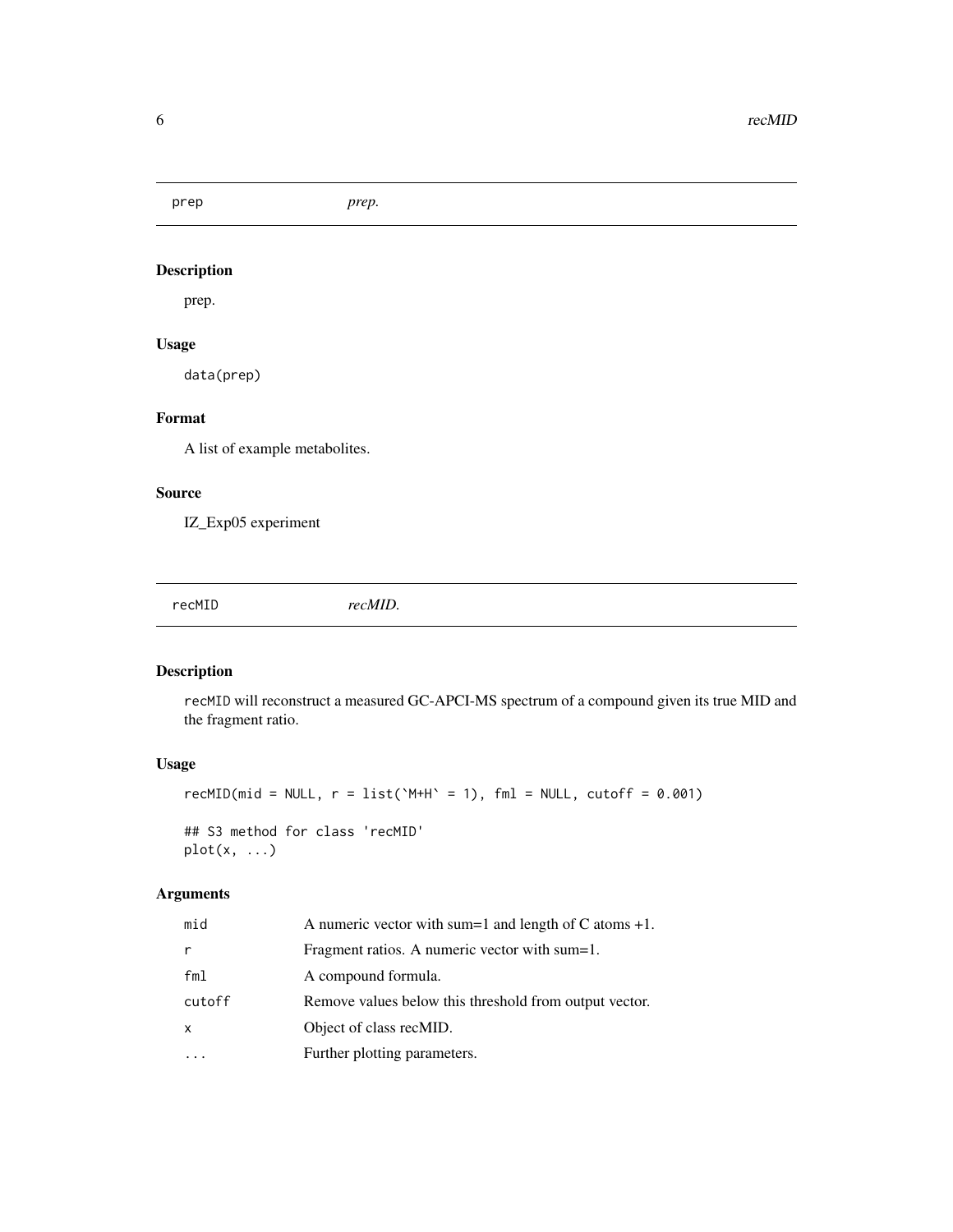#### recMID 7

# Details

recMID is basically the inverse function to CorMID. Providing a specific chemical formula together with information regarding the true MID and r, this function will compute a vector of ion intensities which can be expected in a GC-APCI-MS analysis for this cmpound.

#### Value

A reconstructed MID.

```
fml <- "C9H20O3Si2"
mid < -c(0.9, 0, 0, 0.1)r <- list("M+H"=0.8, "M-H"=0.1, "M+H2O-CH4"=0.1)
(rMID <- CorMID::recMID(mid=mid, r=r, fml=fml))
plot(rMID)
plot(x = rMID, ylim=c(0, max(rMID)))plot(x = rMID, xlim=c(-2,12), ylim=NULL, col=2, lwd=12, las=2, xlab="label")
CorMID::CorMID(int = rMID, fml=fml, prec=0.001, r=unlist(r), trace_steps = TRUE)
```